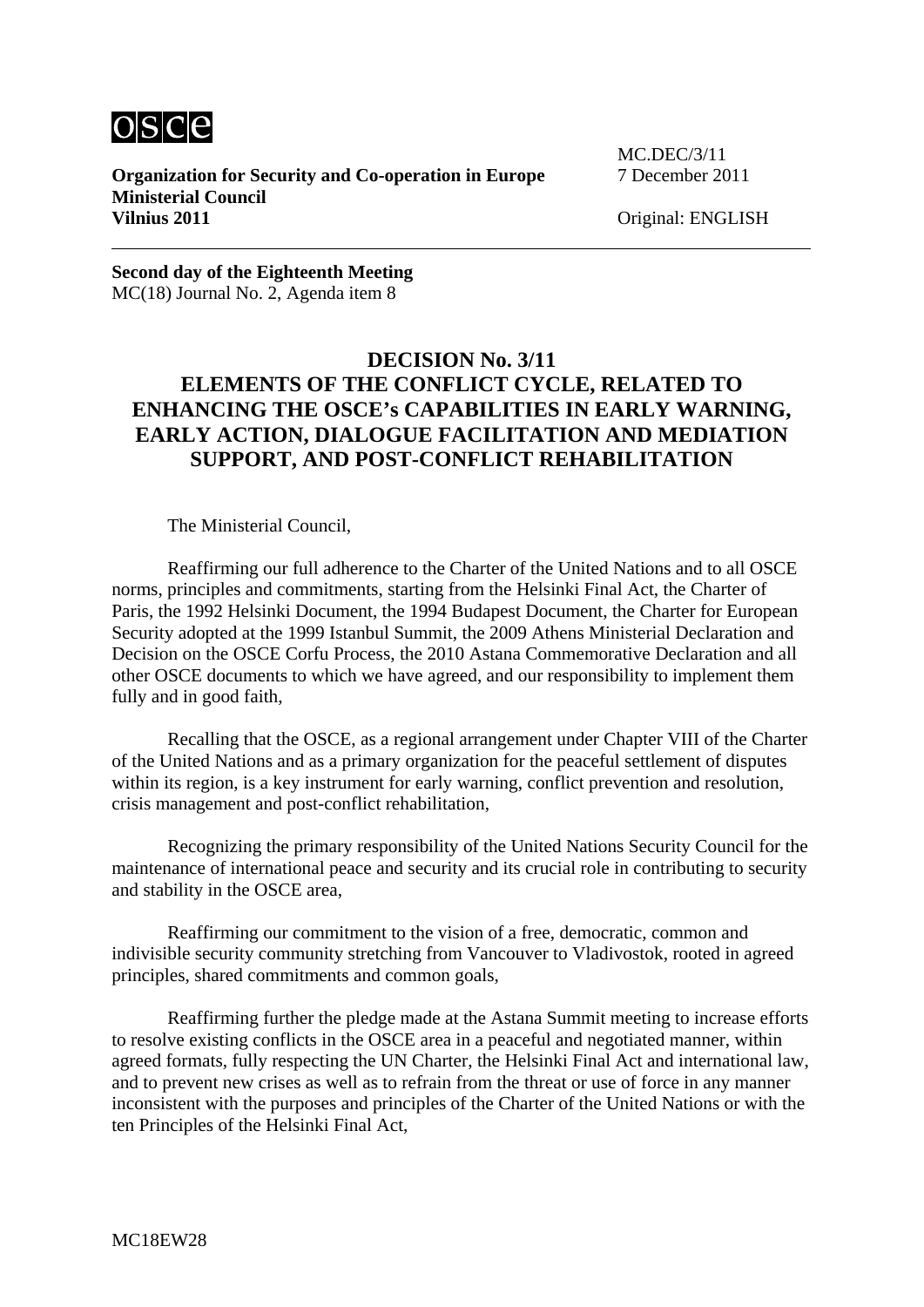Underlining the need for these agreed principles to be applied equally to all conflict and crisis situations in the OSCE area while recognizing that each crisis or conflict situation has its specific characteristics and therefore needs an approach tailored to the particular situation,

 Recalling the commitment to uphold consensus as the basis for OSCE decision-making, and mindful of the need to preserve the OSCE's flexibility and ability to respond quickly to a changing political environment at the heart of the Organization's co-operative and inclusive approach to common and indivisible security,

 Recognizing that threats to our security can stem from conflicts within States as well as from conflicts between States,

 Taking into account the discussions aimed at improving the OSCE's capabilities within the framework of the Corfu Process, the preparation of the Astana Summit meeting as well as the V-to-V Dialogue,

 Acknowledging the need for timely and preventive responses to crises and conflicts, which requires, *inter alia*, a comprehensive early warning capacity across all three OSCE dimensions; timely, objective and verifiable information, also regarding the humanitarian and security conditions on the ground including during a crisis, as well as the political will to take early and effective action; making full use of existing OSCE instruments, mechanisms and procedures for addressing the various phases of the conflict cycle and the ability to create new ones when necessary,

 Bearing in mind that the OSCE's ability to deploy civilian, police or unarmed military expertise rapidly is essential to effective conflict prevention, crisis management and post-conflict rehabilitation,

 Acknowledging the necessity to strengthen the OSCE post-conflict rehabilitation efforts and the importance of preventing relapses into crisis or conflict,

 Acknowledging the vital role, in building a sustainable peace, of dialogue facilitation and mediation as well as preventive and quiet diplomacy as instruments for early action, crisis management, conflict resolution, post-conflict rehabilitation and confidence-building, while recognizing the contribution of OSCE mediators and special representatives in this regard,

 Recognizing that a comprehensive, cross-dimensional response is required to address the multi-faceted causes of crises and conflicts and that this also demands co-operation and co-ordination between the participating States and among OSCE executive structures, including field operations within their respective mandates, and the Parliamentary Assembly as well as with international and regional organizations,

 Emphasizing the importance of full implementation by participating States of the OSCE commitments in all three dimensions during all phases of the conflict cycle,

 Reiterating that conflict prevention, conflict resolution, post-conflict rehabilitation and peace-building must involve efforts to address violations of human rights and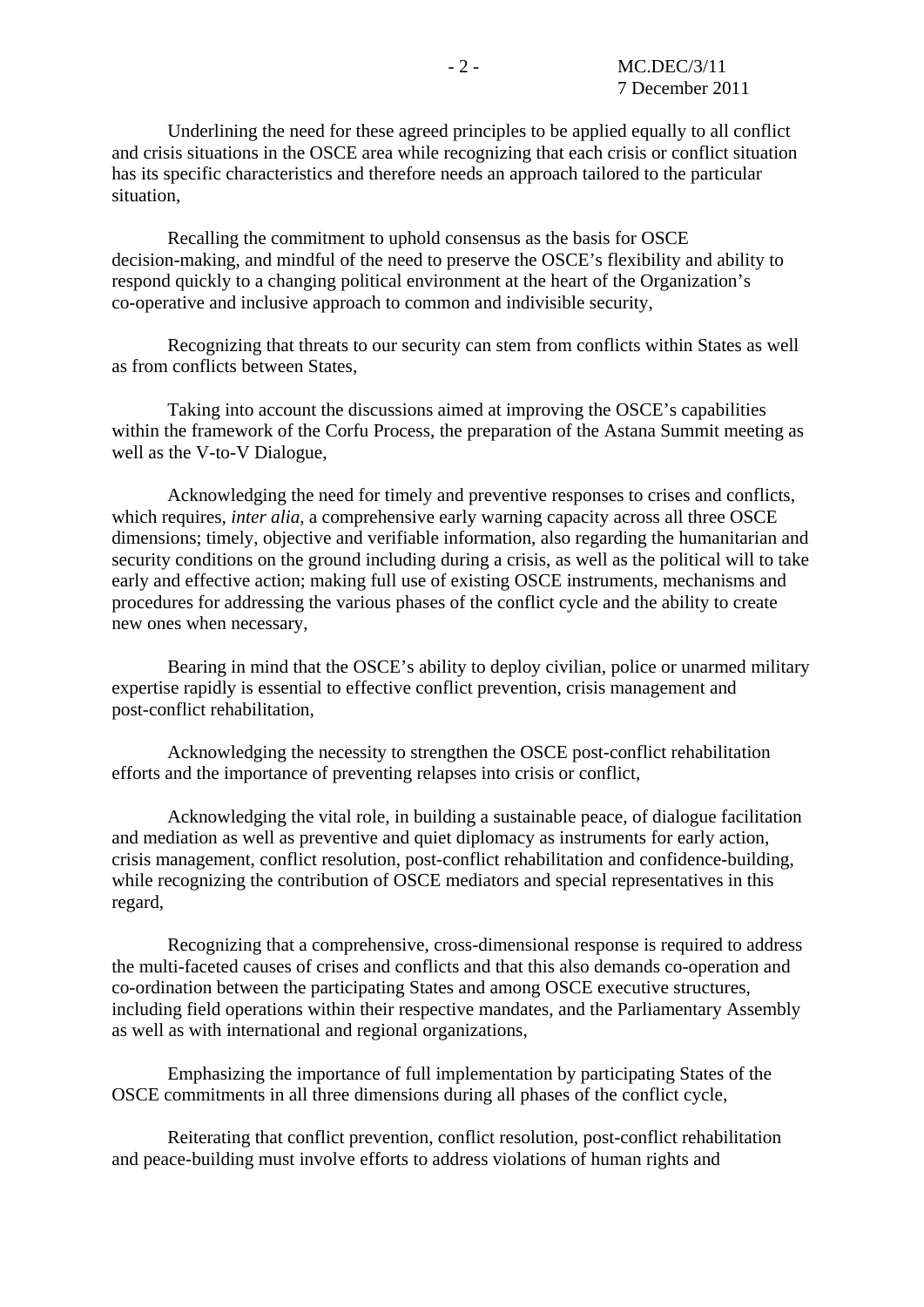fundamental freedoms, as well as intolerance and discrimination, and the absence of strong democratic institutions and the rule of law,

 Recognizing that the rights of persons belonging to national minorities as well as the rights of persons at risk of displacement or already affected by it, need to be effectively protected in all phases of the conflict cycle,

 Taking into account that impediments to economic welfare and social development as well as threats to environmental security, including environmental degradation, natural and man-made disasters and their possible impact on migratory pressures, could be potential contributors to conflict,

 Reaffirming the significant role of women in the prevention and resolution of conflicts and in peace-building, recalling UN Security Council resolution 1325, and recognizing the important role of civil society,

 Reaffirming also our full adherence to the OSCE decisions, commitments and principles pertaining to politico-military aspects of security, including, *inter alia*, the 1993 Document on Stabilizing Measures for Localized Crisis Situations, the 1994 Code of Conduct on Politico-Military Aspects of Security, the Vienna Document, the Document on Small Arms and Light Weapons, the Principles Governing Conventional Arms Transfers and acknowledging their importance to confidence- and security-building and conflict prevention and conflict resolution,

 Within the framework of the existing mandates of the OSCE Chairmanship, the Secretary General and other executive structures, including as defined *inter alia* by the Porto Ministerial Decision No. 8/02 and other relevant OSCE Ministerial decisions, with the aim to enable timely and preventive responses to crises and conflicts as well as strengthen mediation support and post-conflict rehabilitation efforts while avoiding the overlapping of their mandates and duplication of functions and responsibilities,

1. Decides, in anticipation of further steps in addressing the conflict cycle, to strengthen OSCE capabilities in early warning, early action, dialogue facilitation, mediation support and post-conflict rehabilitation on an operational level as follows:

2. Tasks the Secretary General to ensure that the Secretariat's Conflict Prevention Centre (CPC) assumes the role and functions as the focal point for the Organization-wide systematic collection, collation, analysis and assessment of relevant early warning signals from various sources, co-operating and co-ordinating closely with other OSCE executive structures and the Parliamentary Assembly;

3. Urges the OSCE executive structures, within their existing mandates to strengthen their exchange of information related to all phases of the conflict cycle and calls for enhanced co-ordination between them in this regard;

- 4. Tasks the Secretary General, in consultation with the Chairmanship to:
- Provide early warning to the participating States by bringing to the attention of the Permanent Council any situation of emerging tensions or conflicts in the OSCE area,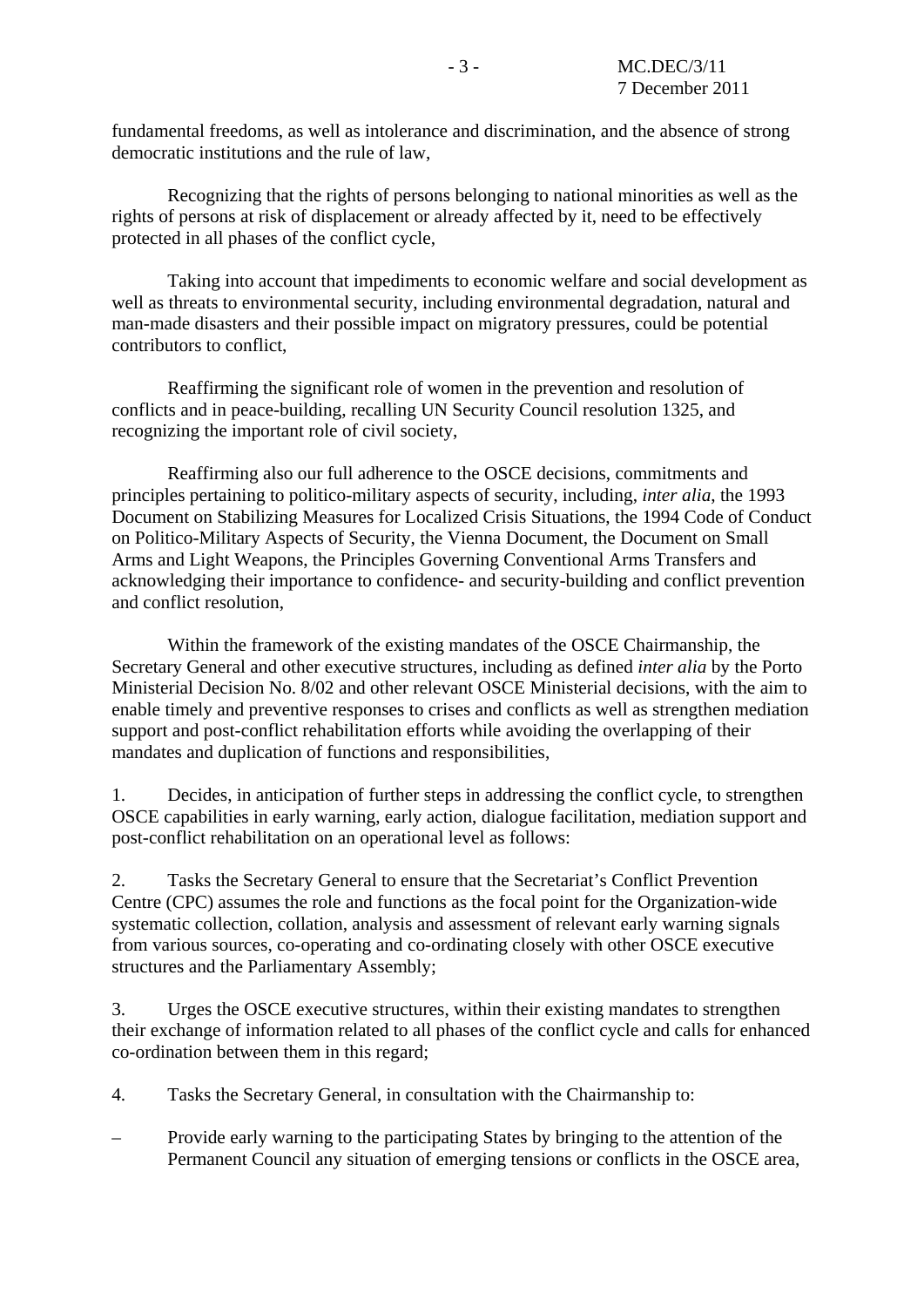complementing the early warning functions already contained in the existing mandates of all relevant OSCE executive structures;

- Suggest to the Permanent Council, after consulting the participating State(s) concerned, possible options for timely and effective response(s) to escalating tensions or conflicts in the OSCE area;
- Consolidate, in co-ordination with other executive structures, the OSCE's early warning capacity in a more methodical, comprehensive and cross-dimensional manner within available resources;
- Prepare a proposal on how to make better use of the possible contributions of the OSCE Parliamentary Assembly in developing a more effective response to emerging crisis and conflict situations;
- Prepare a proposal on how to enhance OSCE fact-finding, including expert team capabilities during emerging crises and conflicts and present it for consideration by the Permanent Council;

5. Agrees that participating States will share information, as appropriate, with each other and the Chairmanship at the earliest opportunity with regard to emerging crises or conflicts that threaten security and stability anywhere in the OSCE area;

6. Urges the Chairmanship to use its mandate to the full extent and to convene the Permanent Council without delay, including in special, reinforced or joint FSC-PC meeting if necessary, to consider early warning signals and possible response options, and in this context encourages the Permanent Council to:

- Welcome, as appropriate, the participation of the OSCE executive structures directly involved as well as the OSCE Parliamentary Assembly during Permanent Council debates on emerging and ongoing crisis/conflict situations which relate to issues that fall within their mandates;
- Seek closer interaction with the Forum for Security Co-operation that will make its own contribution to this work within its competences and mandate;
- Pursue follow-up to discussions in the Permanent Council on emerging crises and conflict situations;
- Seek input of other international and regional organizations involved as well as external advice, as appropriate;

7. Encourages the Chairmanship to draw on past experience and lessons learned to organize thematic meetings devoted to a specific conflict in the OSCE area;

8. Expects the OSCE Chairmanship and the executive structures to take full advantage of their respective mandates to address all phases of the conflict cycle and urges the Chairmanship and participating States to use, swiftly and to the greatest extent possible, all available tools and procedures as applicable to a particular crisis or conflict situation; in this light, tasks the relevant OSCE executive structures, upon request by the Chairmanship and/or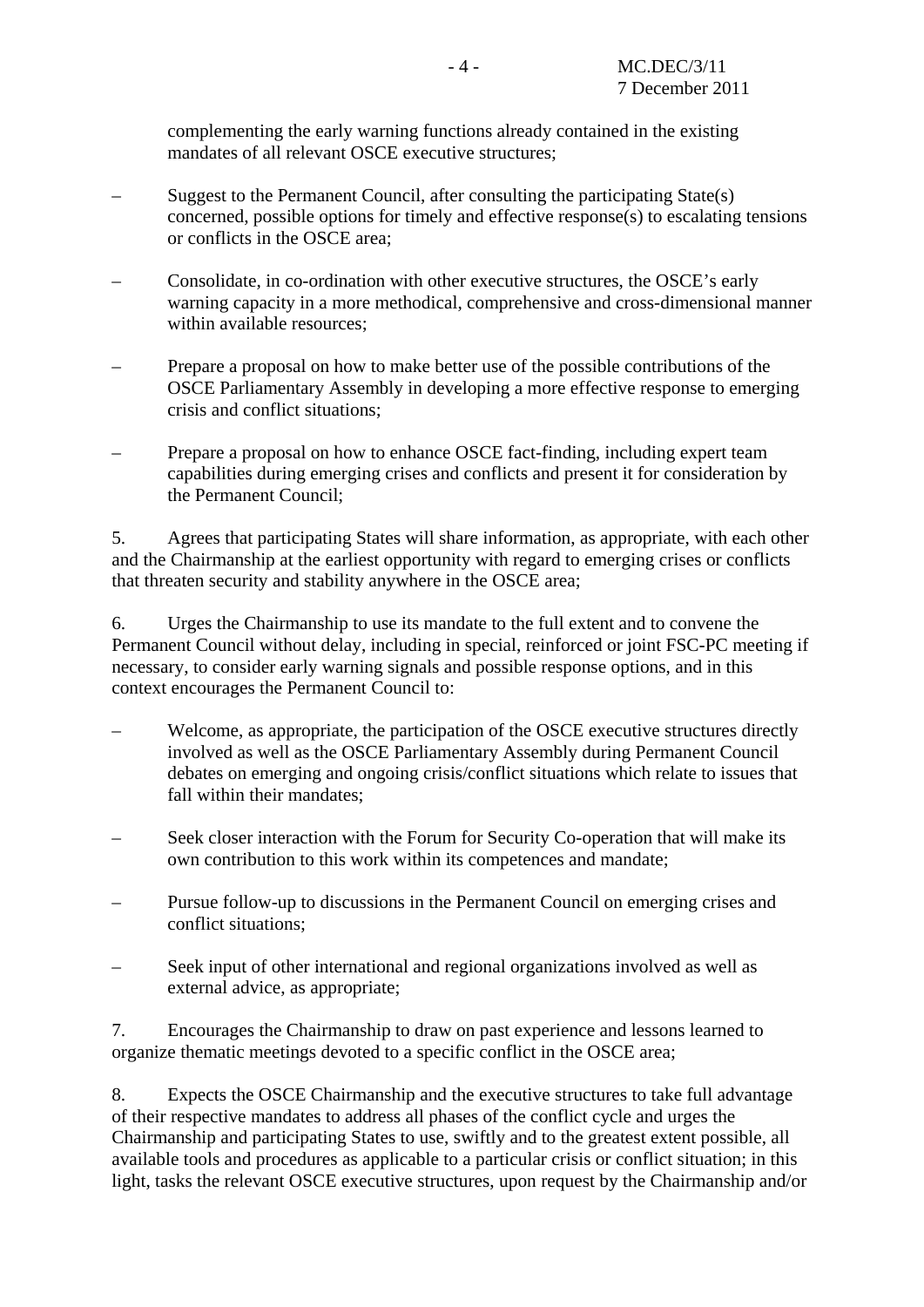decision making bodies, to provide advice on the use of existing instruments, mechanisms and procedures and to recommend those, as appropriate, to a given crisis or emerging conflict;

9. Tasks the Secretary General to designate a mediation-support focal point within the CPC;

10. Tasks the Secretary General, in close co-operation and consultation with the Chairmanship and executive structures, to prepare a proposal for consideration by the Permanent Council on how to maximize the continuity, consistency and effectiveness of OSCE engagement in conflict mediation and to strengthen the role of OSCE mediators. Among others, this proposal will aim at developing a systematic mediation-support capacity within the CPC covering, *inter alia*: (1) training and capacity-building within the OSCE structures; (2) knowledge management and operational guidance; (3) outreach, networking, co-operation and co-ordination with relevant local/national actors, as well as with international, regional and subregional organizations; (4) operational support to Chairmanships, their special representatives, heads of field operations, and other relevant OSCE mediators;

11. Urges the Chairmanship, the participating States and the OSCE executive structures to ensure that post-conflict rehabilitation efforts are comprehensive, systematic and sustainable, including through the deployment, upon consent of host participating State, of expert teams as well as other forms of temporary presence on the ground tailored to the specific needs of a given post-conflict situation and based on the existing mandates and areas of expertise of relevant executive structures, in accordance with relevant decision-making procedures;

12. Calls on the participating States to develop rosters of national experts readily available for OSCE post-conflict rehabilitation efforts as well as for other phases of the conflict cycle and to provide those experts with the necessary specialized training for them to be rapidly deployable to a crisis or conflict environment;

13. Urges the participating States, with the assistance of the executive structures, to make optimal use of OSCE instruments launched by previous OSCE documents such as Rapid Expert Assistance and Co-operation Teams (REACT) and tasks the OSCE executive structures to collect and analyse lessons identified from the use of such instruments in order to develop best practices;

14. Urges participating States to implement UNSCR 1325 by ensuring increased representation of women at all levels in conflict resolution and peace processes, and tasks the Secretary General in consultation with the Chairmanship-in-Office to prepare a set of concrete recommendations in this regard, and present these for consideration by the Permanent Council;

15. Encourages participating States and, within the framework of their mandate, the OSCE executive structures to make greater use of confidence-building and confidence- and security-building measures (CBMs and CSBMs), including those involving civil society representatives, across the three dimensions of security, in all phases of the conflict cycle and as agreed by participating States directly concerned;